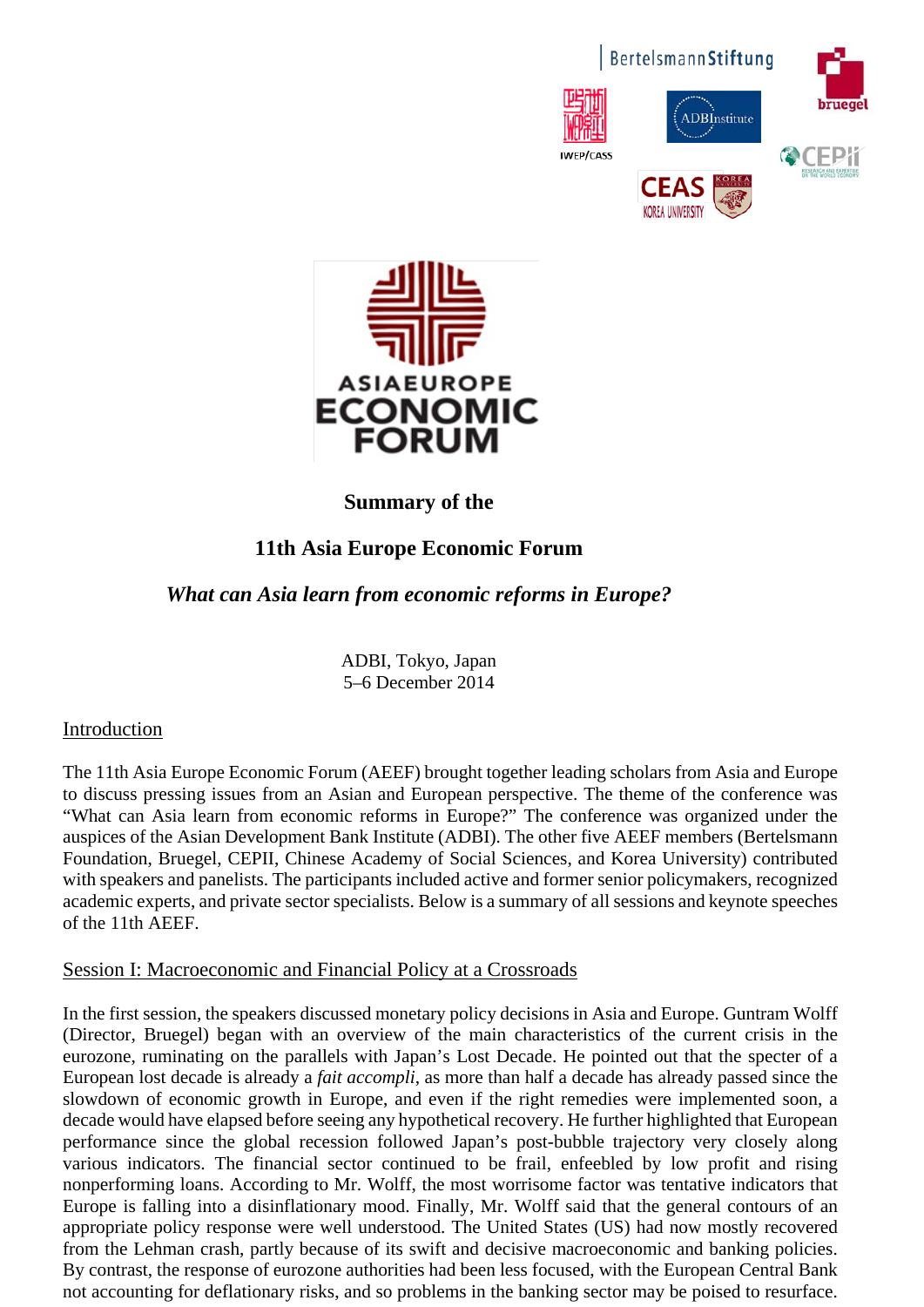In such an event, the recovery path would be considerably more daunting as the prospects of the world economy would likely be more uncertain.

Masahiro Kawai (Project Professor, Graduate School of Public Policy, University of Tokyo) gave an update on Abenomics as it reached its 2-year mark. He began by reviewing the necessity for Japan to return to nominal economic growth to avert a sovereign debt crisis. To this end, Abenomics was designed to slay the deflationary mindset and create a virtuous cycle of investment. According to Mr. Kawai, after 2 years, the first signs of success could be observed. Japan had already experienced several quarters of nominal growth as a result of inflation and increased corporate investment. In addition, the unemployment rate had been falling so that Japan was approaching full employment. He noted that in the viability of Abenomics had been called into question recent months, mostly due to the adverse impact of the consumption tax hike from 5% to 8% in April and to the negative effects of high import prices on import-intensive industries. Although the deleterious impact on the following quarter had been anticipated, data from the third quarter of 2014 subverted all expectations by showing continued contraction. Mr. Kawai admitted that with two consecutive quarters of negative growth, Japan was technically in recession. However, he emphasized that Japan should not back down but rather continue its commitment to Abenomics as the deflationary mindset was more deep-rooted than previously anticipated.

Guonan Ma (Non-Resident Scholar, Bruegel) made the case for monetary easing in the People's Republic of China (PRC) as growth began to slow in the PRC. He acknowledged that this was an unconventional standpoint as there were fears of overheating an economy that was expected to enjoy high growth rates for the foreseeable future. However, Mr. Ma listed several reasons that supported his idea: first, he noted that in contrast to its peers, the People's Bank of China has been far more restrained so far and that there was latitude for monetary easing. Second, he reminded that even if the PRC continued to grow at high rates, in relative terms, the drop in economic performance has been larger in scale than any of the other large economies. Third, he recalled that inflation was slowing down. The consumer price index (CPI) and producer price index (PPI) have dropped steeply over the past 2 years which was hurting Chinese competitiveness. Finally, according to Mr. Ma's application of the Taylor rule to the PRC economy, monetary easing was justified. According to his interpretation of current events, the People's Bank of China was already easing its monetary policy but in a stealthy manner by using nontraditional tools. All that remains was for the bank to clarify its intentions overtly.

#### Keynote Speech 1: Changyong Rhee (Director, Asia and Pacific Department, International Monetary Fund)

Changyong Rhee gave an overview of Asian economic prospects in the medium term. Mr. Rhee first noted that for all world regions, the International Monetary Fund (IMF) had to revise downward its growth forecasts with the exception of Asia and the Pacific which remained resilient on the whole. Nevertheless, Mr. Rhee raised potential risk factors at play. Economic activity was slowing down and financial volatility always constituted a risk in the region. These conditions might be exacerbated by several other factors, according to Mr. Rhee. Although the recent precipitous decline in oil prices was a boon for the region overall, there was a risk for Asia's oil-producing countries as well as those seeking to escape deflationary pressures. Moreover, Mr. Rhee argued that while the economic slowdown in the PRC was a welcoming trend in that it put the country on a more sustainable path, the PRC's slowdown put pressure on the entire region to adjust as the country has been a traditional engine for regional growth. Furthermore, Mr. Rhee warned that an imminent normalization of US monetary policy presented another potential challenge.

#### Session II: Structural Reforms: How to Revive Growth in Asia and in Europe?

Lorenzo Codogno (Director General, Treasury Department, Ministry of Economy and Finance, Italy) began with an extensive recapitulation of the various problems facing nations in the eurozone. He told the audience that, with the exception of a few bright spots, most of the largest economies in the European Union (EU) were still struggling to find a path back to recovery with most not having yet recovered from the slump in 2008. He reminded the audience that public debt was still growing, which made fiscal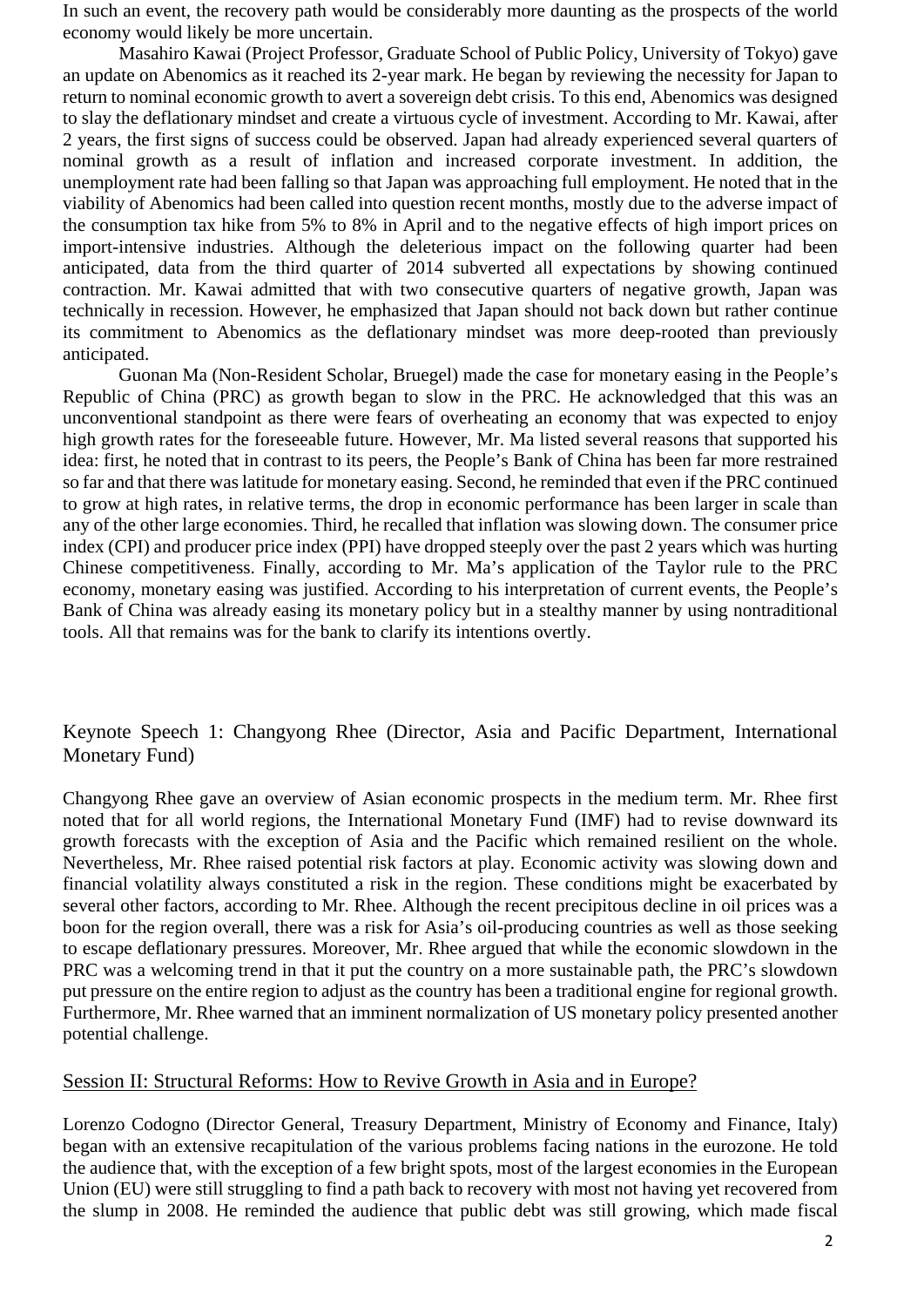consolidation a necessity. To permit the start of fiscal tightening, a restoration in finance and investment needed to take place but, for various reasons, this was not yet happening. In his opinion, the right structural reforms, in concert with good monetary policy, were necessary for a return to a growth path. Although structural reforms take time to bear fruit, the immediate impact of a successful program was that it boosted confidence and changed expectations. Reviewing his own national experience, Mr. Codogno examined the aspirations of Italian reformists. These included broad reforms of the government, tax system, and labor markets.

Jean Pisani-Ferry (General Commissioner, French Prime Minister's Policy Planning Staff and Professor, Hertie School of Governance) discussed the particulars of structural reform. He argued that the necessary structural reforms differed country by country. As he pointed out, structural reforms were meant to affect the supply curve which could eventually depress prices. In his view, this would be troubling because, while they needed structural reform, European countries also needed to escape disinflation. Therefore, in an environment where macroeconomic conditions were inauspicious, the best way to proceed was with reforms that were supply neutral, according to Mr. Pisani-Ferry. In practice, such reforms may be those that supported demand or were neutral on the supply side, such as establishing new rules on technology standards and increasing the retirement age. He concluded that governments needed to be judicious about their reform tactics in poor economic conditions.

Mr. Fan He (Deputy-Director, Chinese Academy of Social Sciences) had similar insights on the challenges of structural reform in the PRC. Because the PRC was currently exiting its export-based fast growth model, the need to find a new way forward was urgent. Mr. Fan argued that in addition to being unsustainable, the extant model had proven unbalanced, leaving the PRC with a widening income gap and rampant environmental problems, among other things. He contended that the PRC needed to build an economy that depended more on consumption and less on investment. For Mr. Fan, the path forward rested on the shoulders of the services sector, which already accounted for the largest share of Chinese employment. He maintained that unlocking the potential of the services sector was the key to long-term prosperity. However, economic policies in the PRC tended to benefit infrastructure building and heavy industry, not those sectors that are labor intensive. To eliminate inefficiencies, Mr. Fan recommended that the PRC nurture the competitiveness of the services sector, even if it meant paring down part of the growth stimuli. To overcome this trilemma, he proposed that the PRC begin a course of reform in the health-care sector. He noted that health care must be reformed inevitably due to Chinese demographics. Pouring investment into this sector would not have the downside of overcapacity because the appetite for health care was, for all intents and purposes, limitless. Mr. Fan hoped that more health-care spending would create new job opportunities and open the pathway to more structural reform down the line. He concluded by stating that by targeting the health-care sector the government would increase its credibility and anchor public expectations in the long run.

### Session III: The Interplay between SME Development and the Financial Sector in Asia and Europe

Junghan Koo (Director, Consumer Finance and Protection Division, Korea Institute of Finance) opened the session with a review of how small and medium-sized enterprises (SMEs) were financed in the Republic of Korea. He reminded the audience that although SMEs have played a prominent role in national employment and in the total number of firms, they were nearly inactive in the capital markets and their contribution to the economy was falling. In 2001–2011, the export share of SMEs fell by half. Moreover, he showed that the equity-to-asset ratio of SMEs was lagging compared to large enterprise peers. Mr. Koo explained that, although the primary finance channel remained lending from financial institutions, reliance on government support had been on the rise since the global economic and financial crisis, reflecting the struggle to overcome the resultant deterioration of SME credit. Mr. Koo showed that in the Republic of Korea government support for SMEs as a percentage of gross domestic product (GDP) was the third highest among member countries of the Organisation for Economic Co-operation and Development (OECD). In Mr. Koo's opinion, government support was justified because SMEs were critical to employment but faced unfavorable lending conditions as a result of low collateral and short business histories. Mr. Koo admitted, however, that there had been several downsides to this volume of government intervention. For example, excessive support had crowded out market-based lending, as SMEs increasingly relied on government guarantees. Furthermore, it discouraged the restructuring of inefficient SMEs by keeping them alive with interest rates below free market value. SMEs also lost the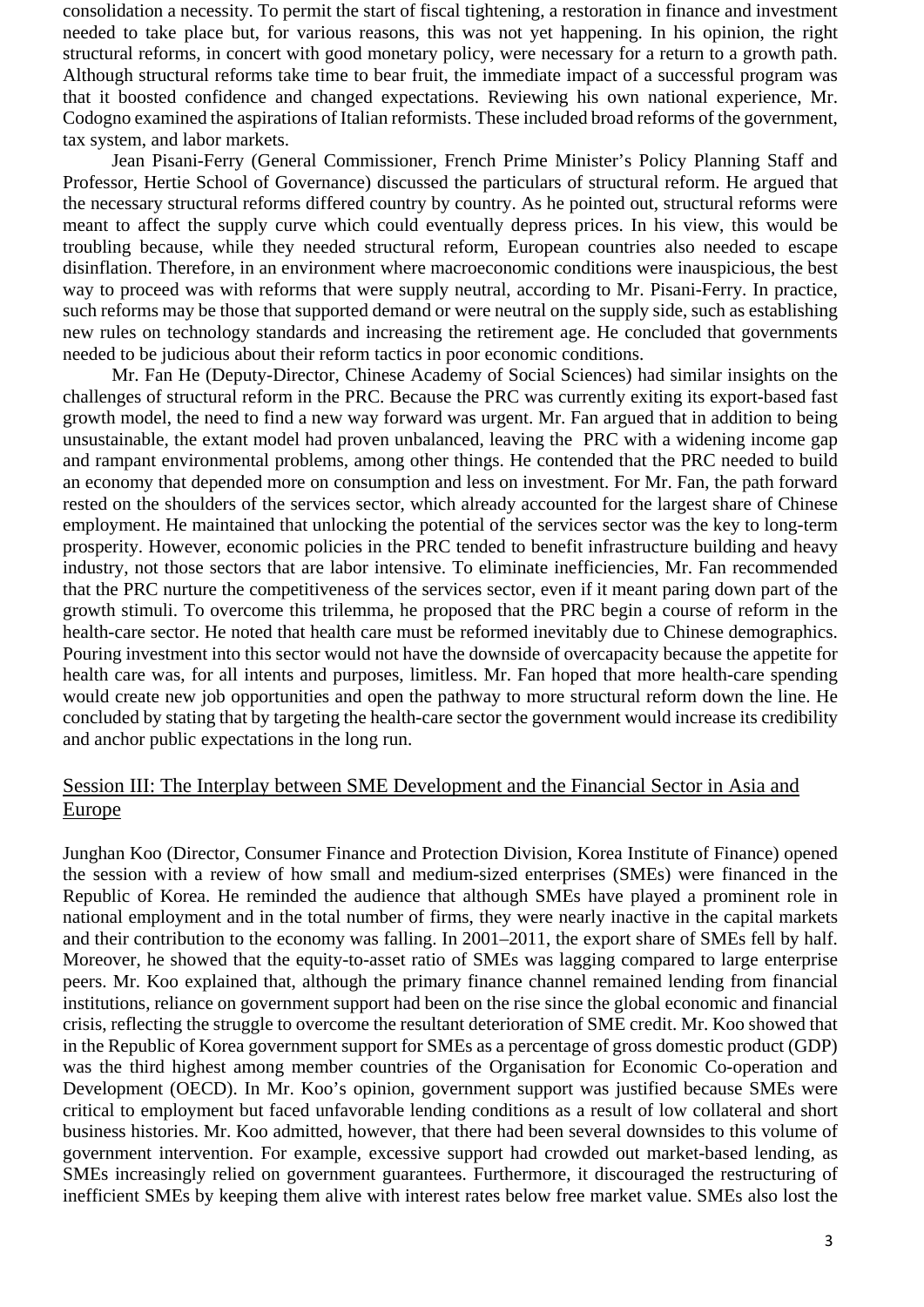incentive to grow as they would no longer qualify for government support once they reached a certain size.

Federico Galizia (Deputy Director, Head of Risk and Portfolio Management, European Investment Fund) delivered an overview of the European Investment Fund (EIF), a multilateral institution of the EU that accounted for the majority of SME finance in Europe. In addition to the provision of finance, Mr. Galizia outlined how the EIF played many other roles shepherding SMEs from their inception throughout their growth (to which the EIF currently contributes 20%). He explained how the EIF was able to perform these functions because it worked beyond its own resources as a coordinator that mobilized many actors across the entire economy. For example, to support SME innovation, the EIF worked with corporations, the European Commission, and other relevant authorities to help shape and develop SME business concepts. To expand its own lending capacity, the EIF worked with many banks and other financial institutions, he explained. By vetting firm ideas from the start, SMEs were better prepared to apply for loans. Mr. Galizia elaborated how the EIF was currently attempting to widen the range of the products it had on offer, as well as developing more partner relations to carry out its mission, targeting the support of 100,000 SMEs every year.

Naoyuki Yoshino (Dean, Asian Development Bank Institute) shared some of his ideas for improving the lending situation for SMEs. He noted that for the entire Asian region, SMEs were critical and essential to the economy. He reminded that SMEs were, however, usually forced to resort to riskaverse banks for lending, which generally meant that the potential for SME contributions to the economy was depressed by access to finance. Mr. Yoshino then described several potential ways to circumvent this problem. A longstanding bugbear for would-be SME lenders was the lack of reliable performance data. Mr. Yoshino explained that the typical SME did not keep accounts in a sophisticated manner because of a lack of understanding or resources. Without good records, it became very difficult for SMEs to borrow. Mr. Yoshino elaborated on how policymakers in Japan were able to establish a credit risk database of SMEs and to promote financial education among SMEs, thus leading to improved bookkeeping. Mr. Yoshino suggested that such measures would probably be very effective elsewhere and thus improve access to credit for SMEs. He further detailed that for the category of riskier borrowers, alternative investment funds were necessary. One such innovation, deployed in the aftermath of the Great East Japan Earthquake, was the hometown investment trust fund. Mr. Yoshino explained that rather than seek funding through traditional channels, municipalities had helped recovering small enterprises go directly to local residents to borrow based on individual projects. For example, small energy projects like windmills or agricultural initiatives received funding based on the promise of a set return. In Mr. Yoshino's view, such creative measures were necessary to extend finance to places where traditional outlets of financial intermediaries would not reach.

Keynote Speech 2: Masatsugu Asakawa (Director General, International Bureau, Ministry of Finance, Japan)

Masatsugu Asakawa gave his view of several major issues in the economies of Asia. He began by reviewing Abenomics, going through some of the indicators on the effect it has had on deflation. Although much more remains to be done, he insisted that the early signs were promising that there would be a sustainable shift in the deflationary mindset. While recent periods of contraction and a decline in inflation had caused some consternation, staying the course would eventually bear fruit, according to Mr. Asakawa. However, even if Japan reversed the disinflationary mood, the problem of public debt had to be addressed with fiscal consolidation and prudent structural reforms. In addition, Mr. Asakawa ruminated on the state of Asian financial integration and cooperation. The Chiang Mai Initiative (CMI) was a regional fund meant to relieve Asian nations facing financial crisis. While this was a good step, he emphasized that more needed to be done.

As was pointed out in subsequent discussions, there were uncertainties with respect to the operability of the CMI as it had never been activated. Moreover, the opportunity to conduct tests was not clear because the majority of the fund was tied up with IMF action and the remainder was bound on the condition that the beneficiary nation was not engaged in poor macroeconomic policy. As a result of these limitations, more cooperation and dialogue between the region's stakeholders needed to take place, Mr. Asakawa stated.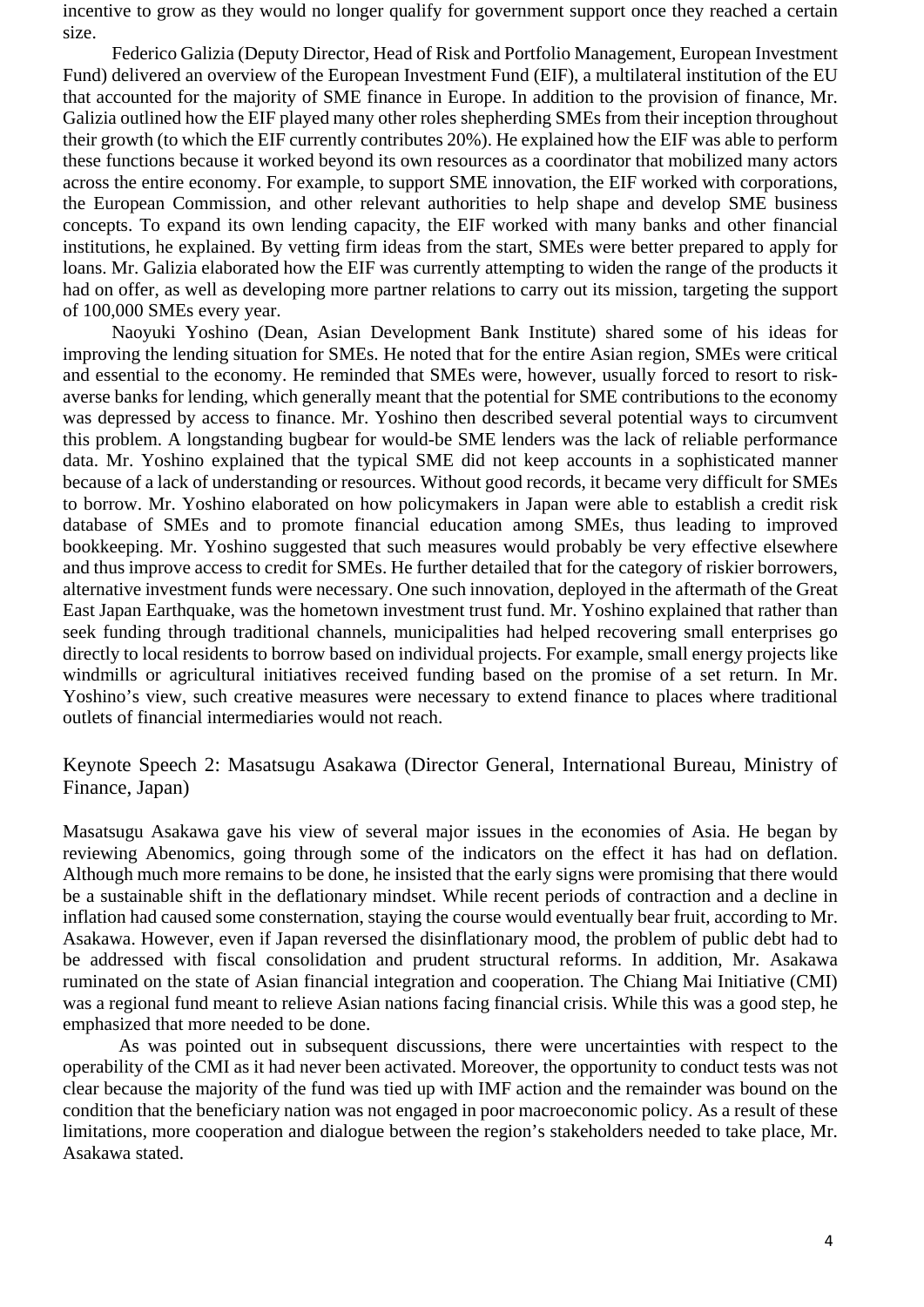#### Session IV: Globalization and Income Distribution

Jianwei Xu (Associate Professor, School of Management, Beijing Normal University) opened the session on a talk concerning the impact of globalization on inequality in the PRC. His study set out to answer two questions concerning income: The first goal was to determine whether there was a difference in wages between exporting and non-exporting firms and the second objective was to determine whether or not exporting firms give a skilled wage premium over non-exporting firms. The study presented by Mr. Xu confirmed that exporting firms paid more than non-exporting firms across the sample set. Moreover, he found a clear skill premium in the data; the higher one's education level, the higher the comparative increased. This relationship was further elucidated when filtering for the type of firm; those in research and development (R&D) intensive industries and in more productive businesses tended to exhibit a greater wage premium.

Andreas Esche (Director, Bertelsmann Foundation) discussed the impact of globalization from a macroeconomic standpoint in Germany. He started by mentioning that the literature theorized that globalization exerted downward pressure on costs by increasing competitive pressures. He then described that since the 1970s the change in Germany's labor productivity had consistently been higher than the rise of real GDP due to an increase in the capital intensity of production. As a consequence, labor input was reduced and real wages had been stagnant, in contrast to increasing capital income. He explained that this trend led to a widening income disparity between capital income households and those with only labor income, hurting purchasing power on the whole. This, in turn, depressed consumption and investment, holding back economic growth potential. In his conclusion, Mr. Esche asked whether there was a way to reduce income inequality without hurting a country's competitiveness.

Guanghua Wan (Principal Economist and Head, Poverty-Inequality Research Group, Asian Development Bank) approached the question of globalization's impact on income distribution by attempting to determine the impact of trade and foreign direct investment (FDI). Using statistical analysis, Mr. Wan determined that there was proof of trade and FDI contributing to inequality over the past two decades in the PRC. Moreover, the data suggested this was a rising trend. He also investigated the tradeoff between efficiency and equity with the aim of determining whether or not globalization and FDI were good overall for the general welfare. Mr. Wan found that while both factors were correlated with rising inequality, they both had a significant contribution to social welfare as they promoted growth. He concluded that for the time being, globalization had a net benefit for the PRC and Asia.

#### Session V: Strengthening the World Trading System: Multilateralizing Regional Trade Agreements

Gabriel Felbermayr (Professor, Ludwig Maximilian University of Munich and Director, Ifo Center for International Economics, University of Munich) discussed the future direction of multilateral trade agreements by examining the example of the Transatlantic Trade and Investment Partnership (TTIP). He explained that the rationale of TTIP was to reap the benefits of close integration with the world's two largest economic blocs, the EU and the US. In addition to the near elimination of all tariffs, TTIP's ratification would liberalize trade in services and investment, open the long contested issue of public procurement, and lead to regulatory cooperation. Mr. Felbermayr's projections indicated that TTIP would have a prodigious impact on the income levels of both the US and the EU. Mr. Felbermayr proposed five ideas to ensure TTIP was development-friendly. His suggestions included the simplification of rules of origin, the harmonization of technical standards, open regulatory councils, avoidance of trade diversion, and that TTIP should be open to additional partners or a merger with other free trade agreements.

Innwon Park (Professor, Division of International Studies, Korea University) evaluated the state of regional trade agreements (RTAs) in Asia and the Pacific. He explained that, contrary to expectations, RTAs had not led to unhindered growth because negotiating partners had been creating various agreements haphazardly. The result was a situation that he described as the "spaghetti bowl phenomenon" where many interlocking and overlapping agreements encroached upon each other with complicated rules, preventing the full efficient utilization of the various agreements. According to Mr. Park, this phenomenon is exacerbated by deepening value chains, prompting governments to look at other ways to negotiate trade agreements, through the so-called mega-RTAs such as the Trans-Pacific Partnership (TPP). Mr. Park doubted, however, whether this was an especially promising pathway to a new global trade regime as fitting together the existing RTAs seemed very difficult. To alleviate these problems, he said that it was necessary to increase the utilization rates of RTAs and to this end prescribed several